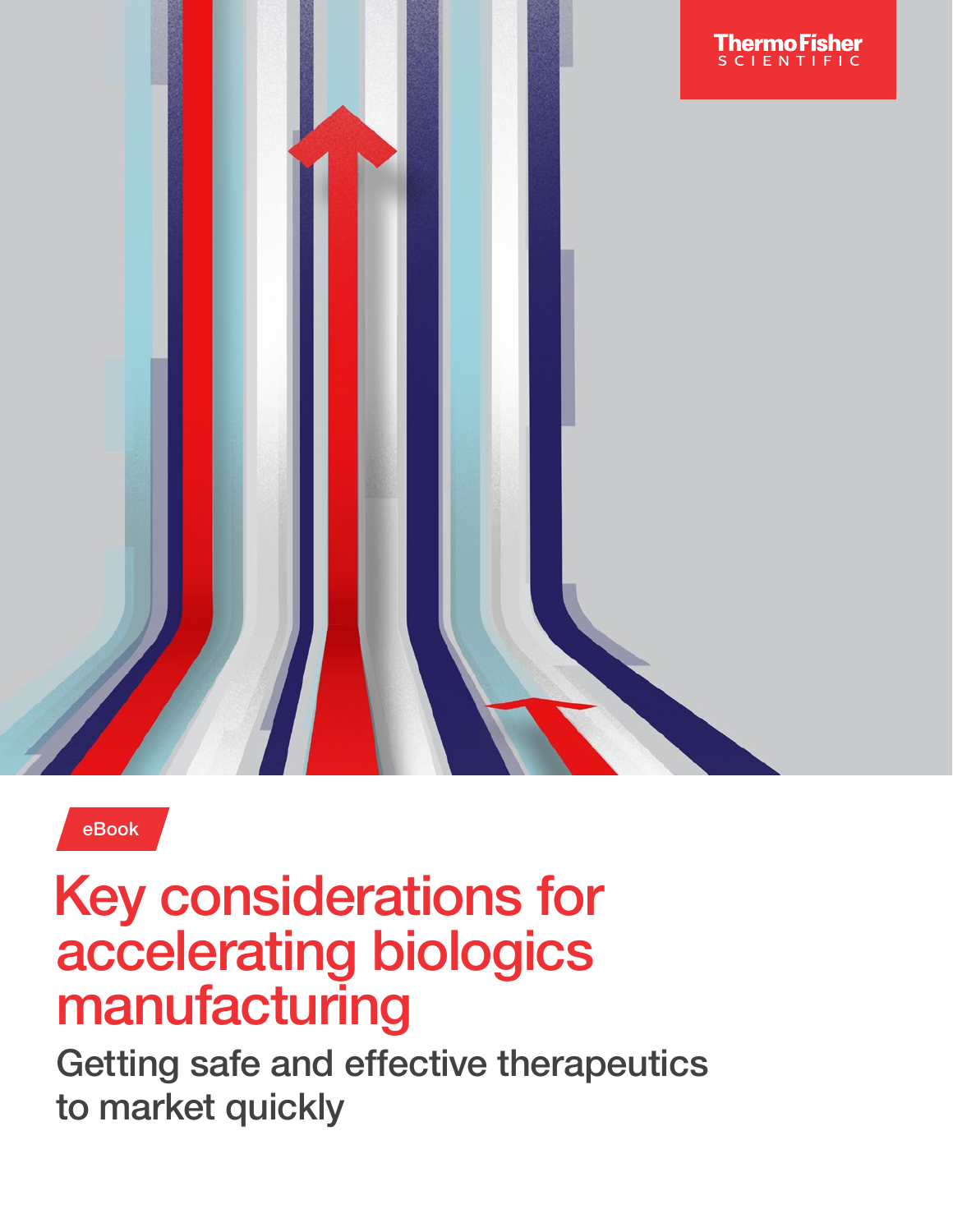# Introduction

Current biomanufacturing trends have placed exceptional pressure on industry leaders to innovate processes and platforms to remain competitive. In order to make life-saving therapeutics more accessible, it is essential to evaluate effective ways to minimize risk while maximizing efficiencies.

This eBook offers strategies for accelerating manufacturing processes and increasing operational flexibility. The information enclosed will help you refine your process to achieve optimal outcomes consistently, regardless of molecule. Read on to learn more about how Thermo Fisher Scientific can help you accomplish your bioprocessing goals.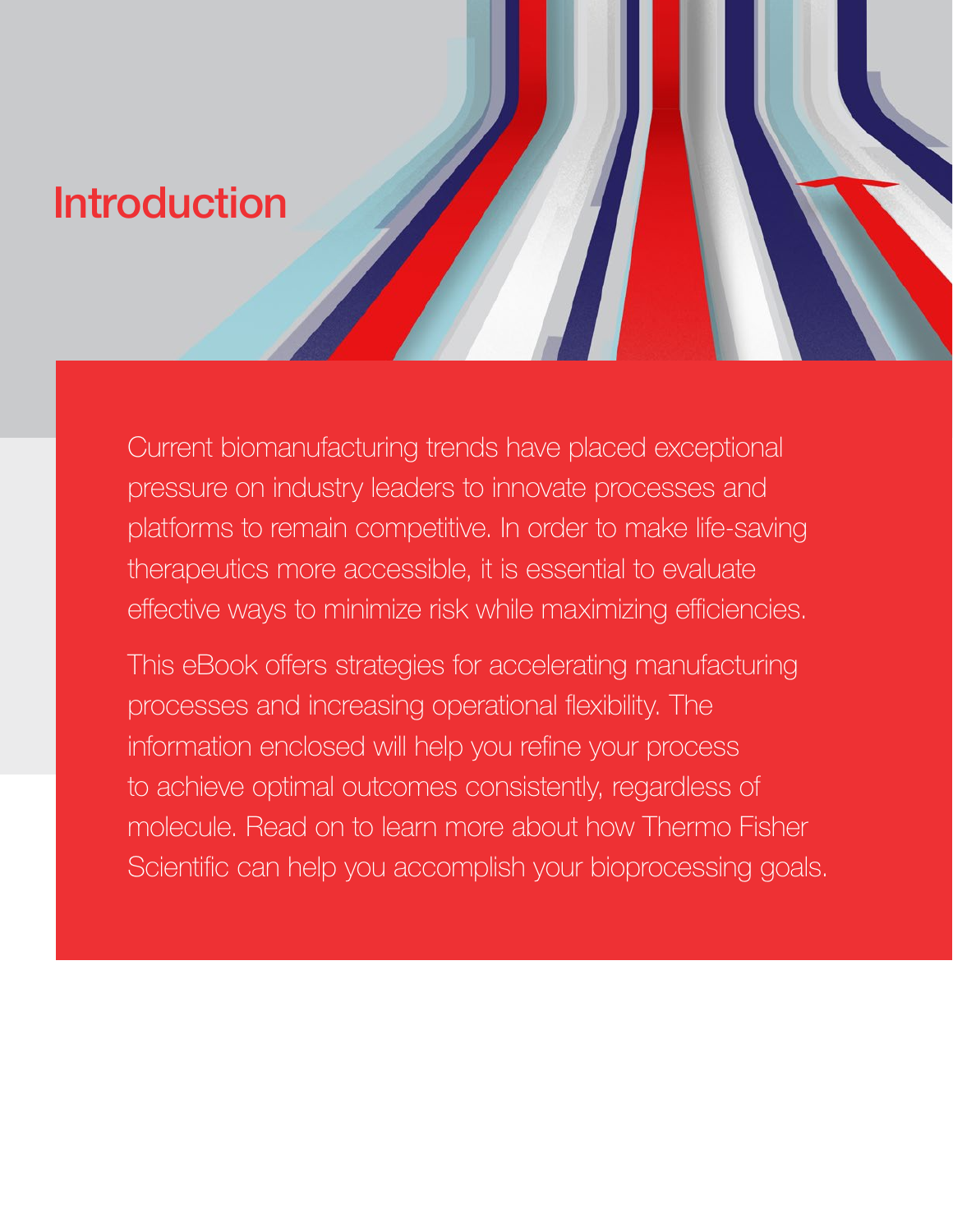# **Contents**

| Keys to consistent bioprocessing                                                                    |    |
|-----------------------------------------------------------------------------------------------------|----|
| Best practices for evaluating a perfusion medium                                                    |    |
| A rapid alternative to culture-based mycoplasma detection                                           |    |
| Process intensification-getting more from less                                                      | 15 |
| Using improved communication to overcome<br>data management challenges in the laboratory and beyond | 18 |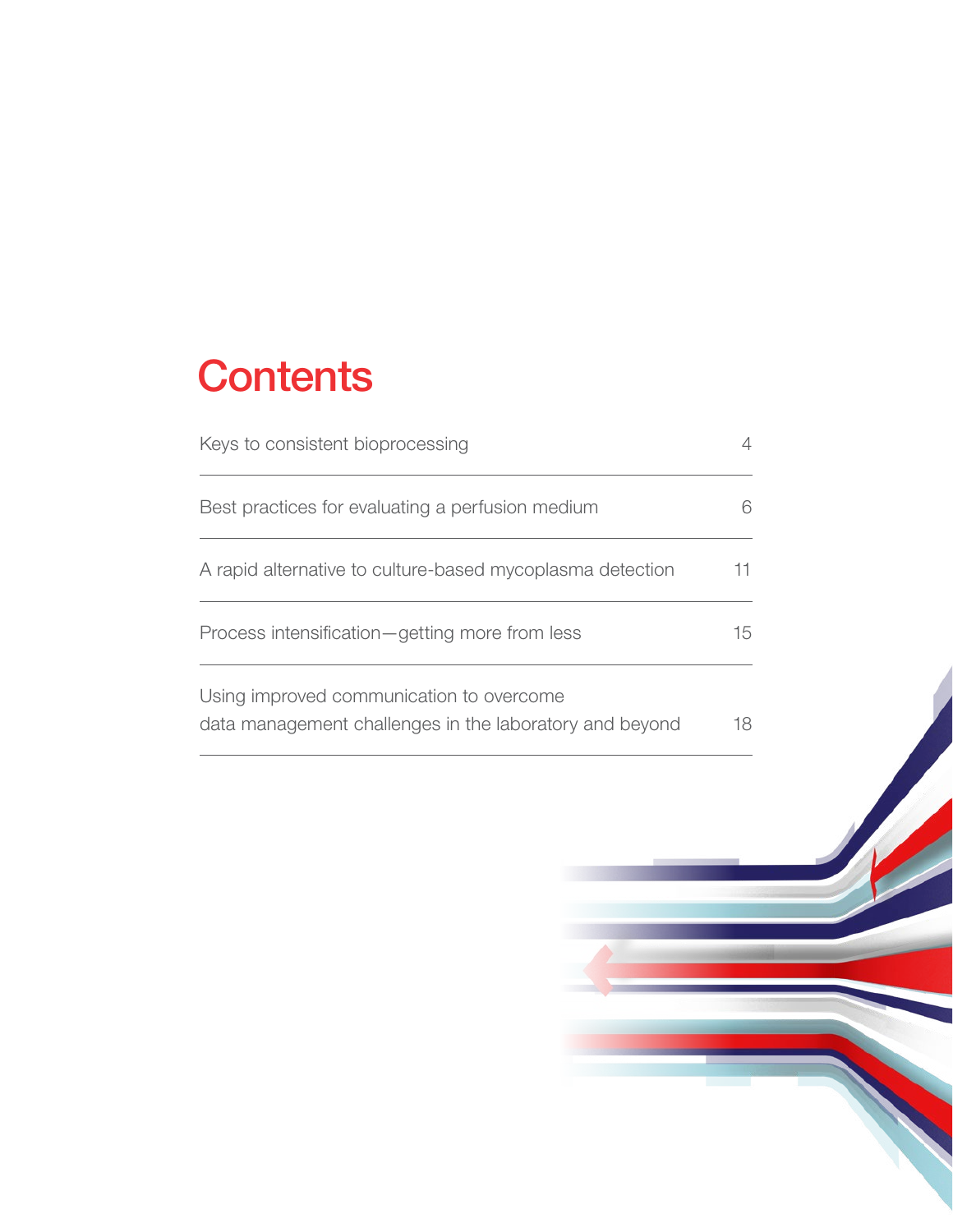## Keys to consistent bioprocessing

This is a very exciting time in the biopharmaceutical industry. While we continue to see companies investing in new therapeutic proteins and biosimilars, we are also seeing an emergence of gene and cell therapy treatments. Each one of these therapeutics presents unique complexities in process development, but for all, the development of a robust and scalable bioprocess is critical to long-term manufacturing success. Ultimately, it's about developing a quality process that delivers the desired performance and product consistently.

So what are the main things to consider when developing a robust and consistent bioprocess? The first step is to define what the critical quality attributes (CQA) are for the biologic you are producing. These are typically tied directly to the safety and efficacy of that biologic. But in the case of biosimilars, they may also include other measurements necessary to demonstrate comparability to the novel molecule. Second to the CQAs are the key process attributes (KPAs). These are the measurements that will demonstrate that the process is in control, and may include cell growth and product production profiles. Once the CQAs and KPAs are defined, take a risk-based approach—based on internal experience and publically available information—to determine which process inputs are likely to impact them. In upstream process development, it's easy to first think about bioreactor parameters such as pH and temperature, but additional inputs to consider should include raw materials, cell inoculum, and processing time.

#### Developing and characterizing the process

Once CQAs and KPAs have been identified and an assessment has been completed to determine which process inputs may impact them—now what? It is not just important to recognize that temperature may impact cell growth (a KPA) and your raw materials may impact glycosylation (a CQA). To ensure you are developing a consistent process, it is critically important to define the operating ranges or material specifications that will achieve the defined KPA and CQA ranges for your molecule.

For your specific process, consider the following questions when preparing for development and characterization work:

- How will I measure my CQAs? mAbs have been around long enough that it is generally accepted that glycosylation profiles and charge variants are two CQAs. And there are reliable and high-throughput methods to measure them (including some online tools). But what about gene and cell therapies? Many scientists rely on ELISAs, which are labor-intensive and potentially variable, when there may be more manufacturingfriendly assays.
- Which raw materials are critical? This will vary based on the type of biologic, as well as any process or cell line sensitivities. It's easy to focus on "complex" or undefined components, including animal-derived materials or plantbased hydrolysates, but chemically defined raw materials can also pose challenges. All components could possibly bring in trace impurities that can have a big impact on the process. Understanding where the risks are early in development is key to success.
- What is the right scale-down model? Whether your manufacturing approach is to scale up or scale out, having a reliable and representative scale-down model is necessary for process development, as well as for future troubleshooting or process improvement activities.

Of course, a high-performing cell culture process is important, but this means more than just maximizing titer. Characterizing the critical attributes of your system leads to a process that delivers the expected product every time. Raw material control and bioreactor process conditions are clearly important here, but scientists are also beginning to utilize an omics approach to better understand intracellular pathways. This information can be leveraged to optimize the system, maximize productivity, and to identify and mitigate process risks.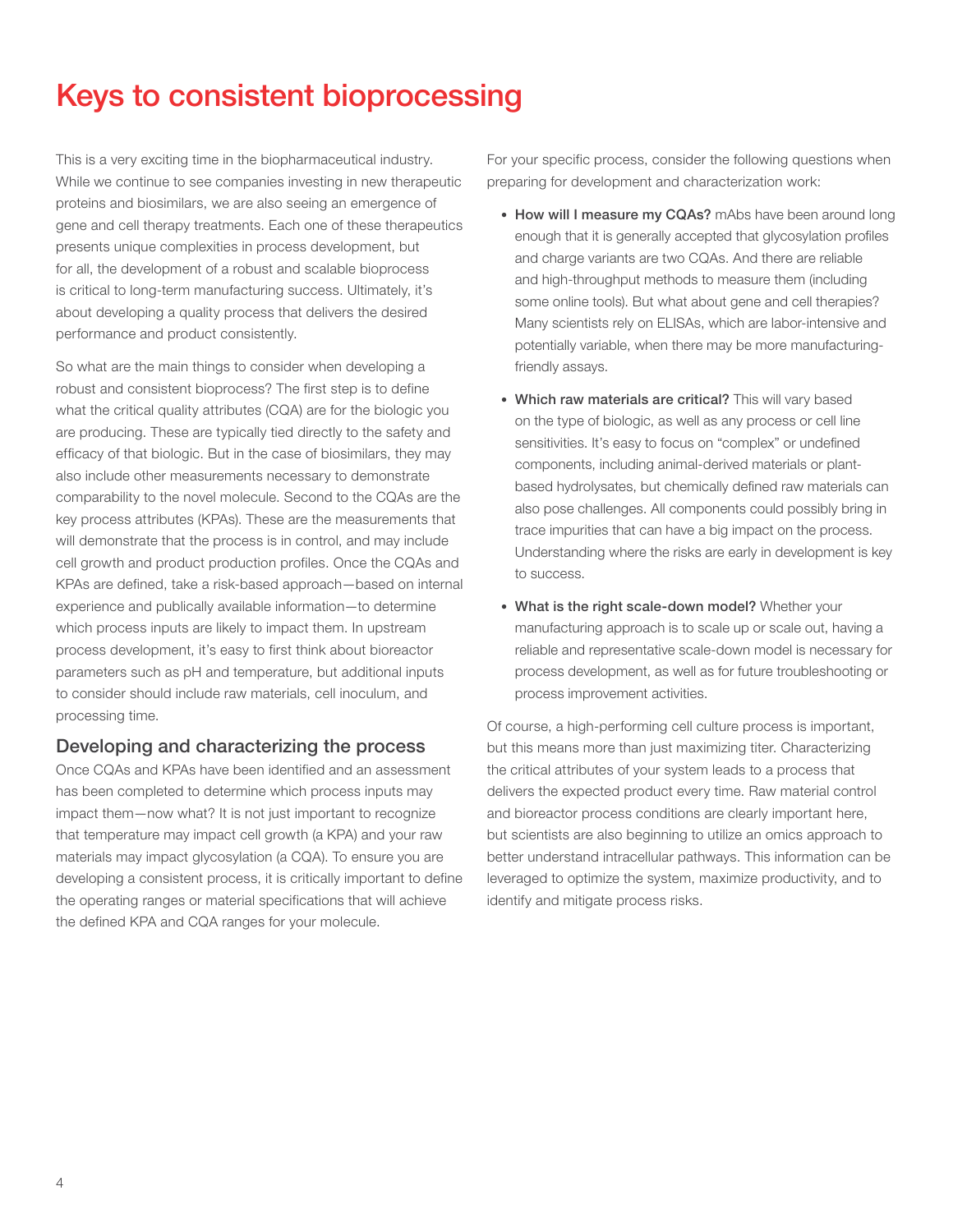#### Preparing for cGMP manufacturing

The complexity of transferring from a process development lab to a clinical or commercial manufacturing suite is sometimes underestimated. Frequently, processes that ran smoothly in the lab fail when operated in a cGMP environment. Many times, this failure is due to a difference in equipment.

For example, a customer developed a mAb process that worked perfectly as a CHO fed-batch process in 3 L glass benchtop bioreactors—consistently achieving 3 g/L—but when they scaled up to a 1,000 L stainless steel bioreactor to produce toxicology material, the titer fell to 1 g/L. The customer was operating this bioreactor with a backpressure of 7.5 psi, but didn't take into account that the higher pressure would result in an increase in the dissolved carbon dioxide  $(pCO<sub>2</sub>)$  in a culture. The increase in pCO₂ resulted in an increased demand for base, which led to a corresponding increase in lactate production—ultimately resulting in the lower-than-expected titer. Bioreactor pressure, one process parameter unique to large-scale production, ultimately resulted in poor performance. Once this was understood, they implemented a specification, setting a maximum pCO₂ level prior to starting base addition, and were able to achieve 3 g/L at pilot scale. This experience highlighted how important it is in process development to collaborate with manufacturing to understand, and then account for, the differences in production equipment.

#### Leveraging analytics

The last few years have seen significant advances in analytical technologies used to develop and characterize a consistent bioprocess. The use of omics—specifically proteomics and metabolomics—in early-phase development can optimize cell lines and media through improved understanding of intracellular pathways. Throughout process development, identifying and using reliable assays and online tools for the measurement of CQAs is critically important to define operating ranges. And extending the use of analytical tools to measuring and controlling variability in raw materials helps to ensure a consistent supply.

A great example of this is cell culture media, which can be comprised of over 100 different components, each with the ability to introduce impurities into the process that may impact productivity or product quality. Working with a media manufacturer who has safeguards in place to prevent impurities from both off-the-shelf media and customized media can help mitigate threats to your process.

The complexities of manufacturing biologics reinforces the importance of a systematic and risk-based approach to developing a consistent process. This approach means using past experience to estimate how each variable may impact performance or product quality, and then defining operating ranges and raw materials based on how your specific process behaves. Designing the right scale-down model, leveraging analytics, and working with trusted suppliers is key to establishing a plan for long-term, consistent bioprocessing.

"For autologous cell therapies, variability in the donor material and its performance in the process is the greatest source of variation. So process characterization and the control of raw materials is even more crucial [than with mAbs]."

— VP of bioprocess development and manufacturing for a top pharmaceutical company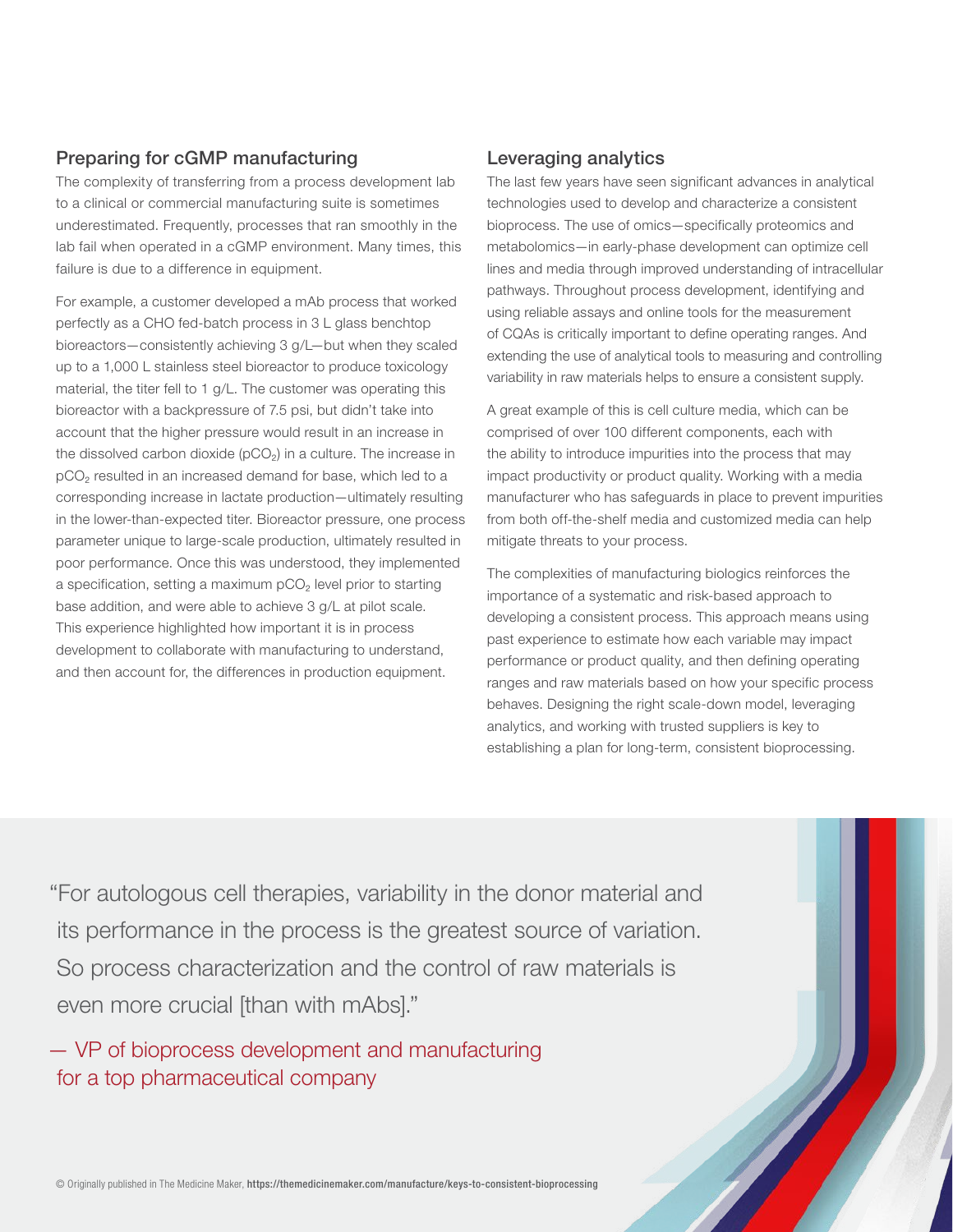### Best practices for evaluating a perfusion medium

#### Know your process goal

Evaluating a perfusion process and its associated medium requires numerous factors to be considered. So, how should you start?

Before you begin, you need to understand your process goal and boundaries in terms of acceptable quality and operating limits so that these factors can be approximated in each testing approach. If your product is only acceptable within a certain cell viability limit but a test model doesn't provide controls or plans to actively drive toward that target, the test may be both misleading and less useful for predicting scale-up behavior.

Consider the continuous perfusion operated at two steady states in Figure 1. For the first 19 days, the culture operation is run using a recipe generated from previous studies and achieves an excessively high percent of cell viability. Running with an unnecessarily high cell viability doesn't properly utilize the medium. For example, nutrients are less utilized before they are removed in the spent medium, thus hurting the process efficiency. From day 20 onward, the continuous perfusion run is adjusted to actively target a slightly lower viability at about 95%. This change has a notable impact on the viable cell density (VCD) at steady state and the productivity of the process. When the process works at 95% viability, the medium is better utilized by the higher VCD. This leads to a more efficient process and achieves a steady-state cell density of about  $120 \times 10^6$  viable cells/mL and a cell specific productivity (Qp) of about 30 pg/cell/day (approximately 1.7 g/L/day harvest titer).

How a perfusion operation is carried out has significant impact on the results. Clear operating goals and mechanisms to achieve them should be planned out so that the medium tested can be put on a level playing field that is meaningful for the process goals and effectively challenges what is being evaluated.



Figure 1. Continuous perfusion at steady state. 1 vessel volume per day (VVD) continuous perfusion using Gibco™ High-Intensity Perfusion (HIP) CHO Medium. At day 19, the operation was changed to better utilize the medium, resulting in a new steady state targeting a lower percent cell viability. New targets were reached around day 26.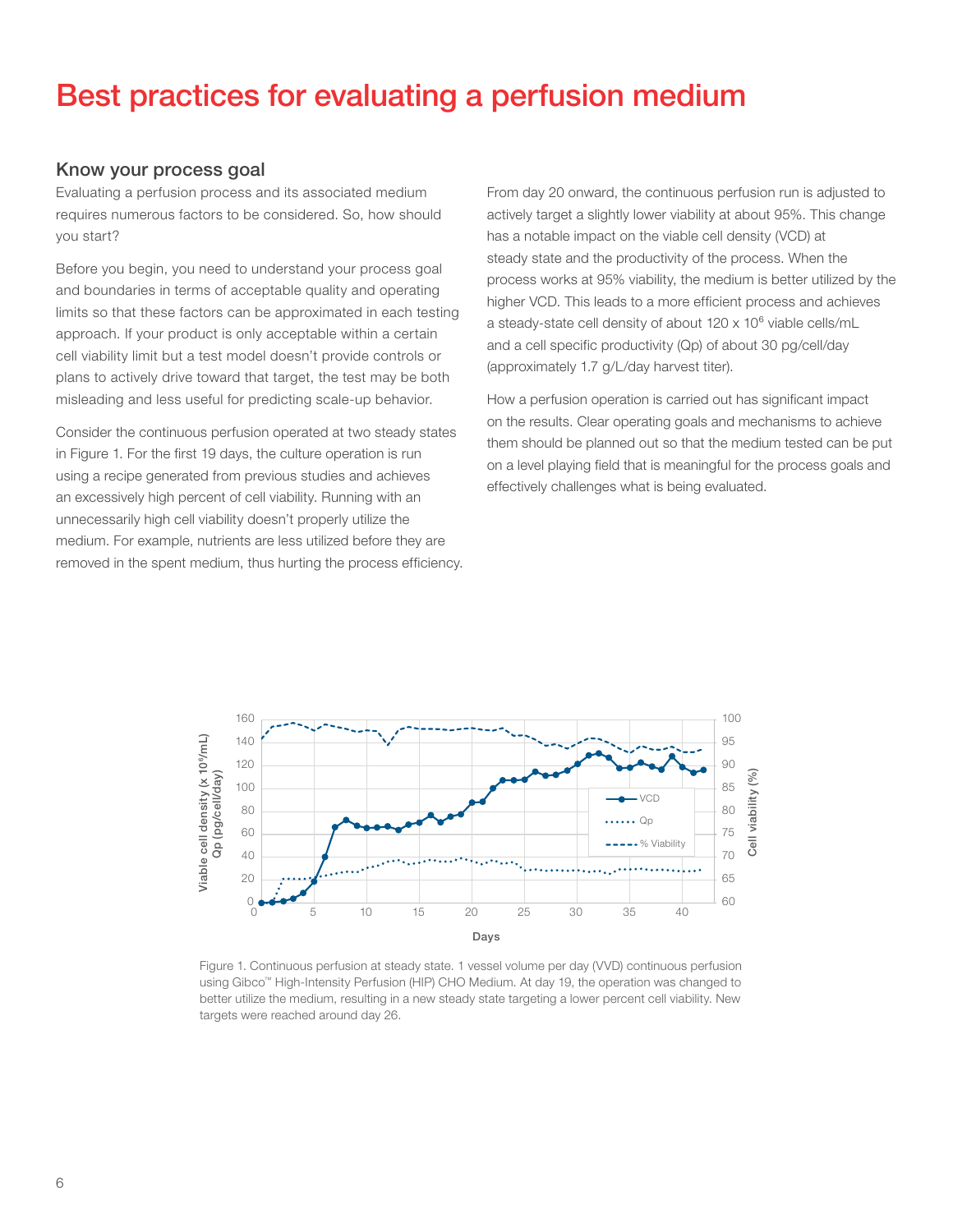#### Know your test model

Once clear design goals are established, the next step is to define a test setup. You want the testing to give you results that are meaningful to your process goals and make sure the equipment and materials used don't become accidental limiting factors. The following questions need to be considered before you run your test model:

- How long will you run your process?
- How much oxygen transfer can you support?
- What is your target scale-up and what additional restrictions will this cause, such as how much shear will be generated?

Ideally, your test setup allows the systematic evaluation of critical parameters to optimize cell viability and productivity. It will also help identify the parameters that require scaling and how much flexibility exists. For example, there are multiple approaches to scaling agitation (Table 1), so it is important to know what your process limits are. When combined with your product quality needs, these limits should establish control boundaries for your run, which are meaningful with respect to how you plan to operate the process. This will also help avoid your results being limited by an unplanned, or worse unnoticed, factor in your test model. Additionally, it will help reduce risk when scaling up the process.

Table 1. Common agitation scaling parameters in a 3 L bench-scale stirred-tank reactor at increasing rpm. Typical animal suspension cell culture agitation power (W/m<sup>3</sup>) is highlighted in blue. Progressive comparative minimum tip speeds are highlighted in orange and red with process scale-up to 2,000 L, and Kolmogorov eddy length common targets using microcarrier beads are highlighted in green.

| <b>Agitation scaling parameters</b> |                                     |                             |         |                           |  |
|-------------------------------------|-------------------------------------|-----------------------------|---------|---------------------------|--|
| <b>Reactor</b><br>speed (rpm)       | <b>Agitation power</b><br>$(W/m^3)$ | <b>Tip speed</b><br>(m/sec) | Pow num | Kolmogorov<br>length (µm) |  |
| 55                                  | 0.42                                | 0.16                        | 1.99    | 91.345                    |  |
| 75                                  | 1.02                                | 0.22                        | 1.89    | 73,326                    |  |
| 200                                 | 14.99                               | 0.59                        | 1.47    | 37.417                    |  |
| 239                                 | 25.26                               | 0.70                        | 1.45    | 32.841                    |  |
| 292                                 | 45.07                               | 0.86                        | 1.42    | 28.416                    |  |
| 348                                 | 75.22                               | 1.02                        | 1.40    | 25,001                    |  |
| 389                                 | 105.06                              | 1.14                        | 1.40    | 22.997                    |  |
| 443                                 | 155.17                              | 1.30                        | 1.40    | 20.861                    |  |
| 486                                 | 204.88                              | 1.43                        | 1.40    | 19.461                    |  |
| 555                                 | 305.11                              | 1.63                        | 1.40    | 17.617                    |  |
| 610                                 | 405.11                              | 1.79                        | 1.40    | 16.411                    |  |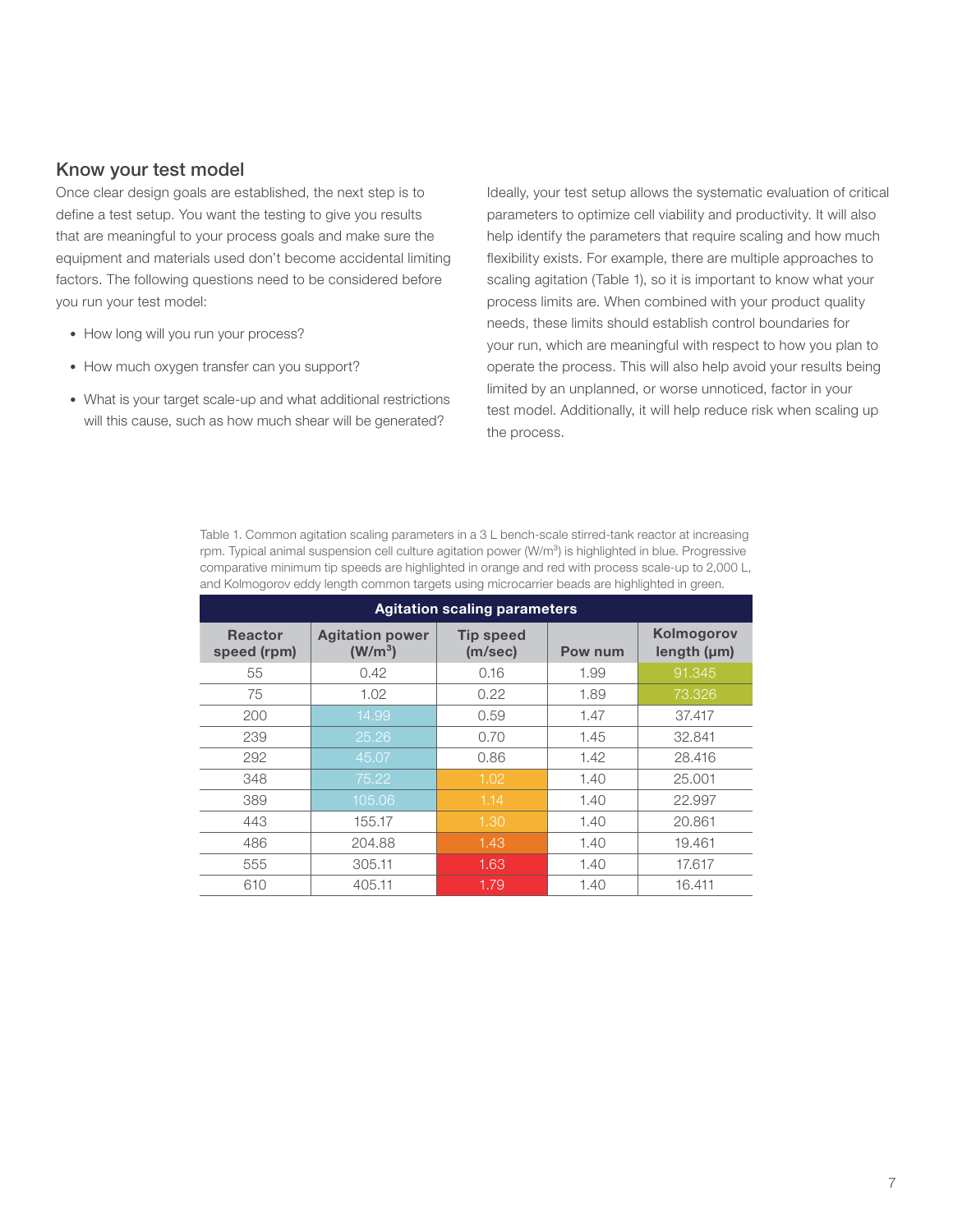#### Know your cell line

It is important to know the limits of your cell line. Some of this can be built into your screening test model as noted previously. Some limitations need to be evaluated and considered directly. For example, some cell clones lose productivity too quickly when selective pressure is removed to be able to support a long-term continuous perfusion process. Some cell clones do not behave well at higher VCD, which may limit perfusion benefits. Figure 2 is from a cell line stress run with ramping agitation up to 600 rpm. The cell line handled the stress run and other mechanical stress tests well, but the production stability made it a poor candidate for continuous perfusion tests.

Another limitation to cell line development could be the selection of the medium. Before you begin your test, make sure your cell line is fully adapted for any medium conditions. Keep in mind that some cell lines require complex or specialty components from the medium they were developed in. Make sure these are present in all medium conditions tested. Failure to include special components such as growth factors, peptones, and hydrolysates that a cell clone has been developed in can compromise the cell performance and make for a very difficult adaptation. If it is important to remove a specialty component, weaning it off should be considered separately after adapting to a new medium with the component present.

When adapting your cell line, make sure your growth rate and productivity are stable for two additional passages after the cells seem to have fully recovered. If a cell line adapts readily via direct adaptation, you should still run a total of six adaptation passages to ensure it is behaving well in the new medium with little to no carryover from the previous formulation.

Also remember, when operating in perfusion, medium is constantly exchanged, so supplements must be considered carefully. Some supplements that normally accumulate in fedbatch culture will be continuously removed in perfusion and may need to have concentrations increased. Some supplements that are dosed once early, such as L-glutamine, will be constantly added back in perfusion and may benefit from reduced concentration. Finally, some components accumulate in the cells themselves and should be supplemented with caution to avoid overloading the cells over time.



Figure 2. Chemostat operation of a CHO cell culture evaluating varying mechanical stress factors while monitoring cell health.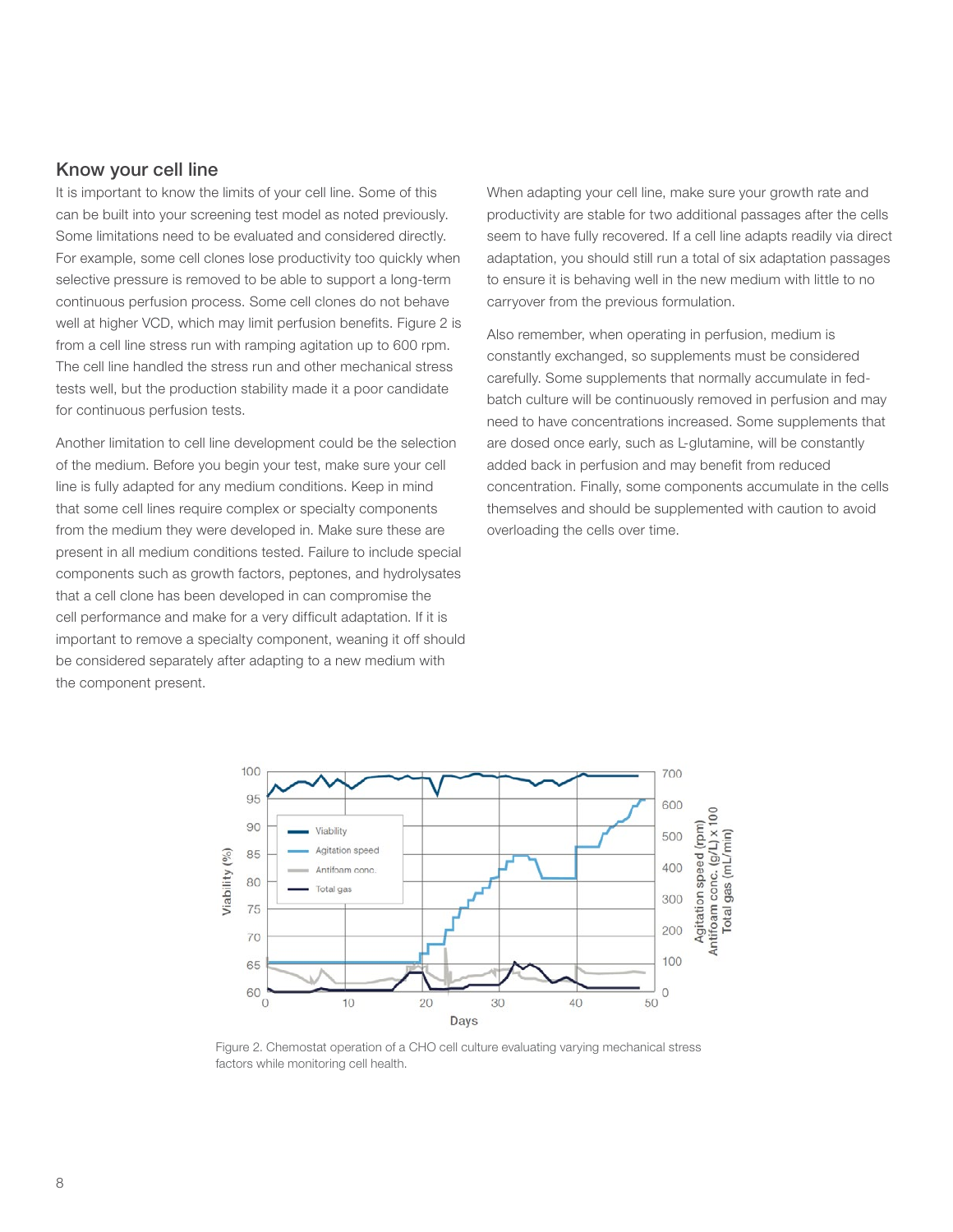#### Know your assumptions

It is equally important to understand what you are not testing as it is to know what you are testing in your model. It is generally not practical to cover all critical process parameters in a screening model. However, anything not covered in a screening model is a risk that should be evaluated independently, or it may catch you by surprise later. For example, if you have already demonstrated that your cell clone is mechanically highly robust, it may not be important to get agitation scaling and other mechanical stress factors right in your screening model. Having a clear understanding of what risks mean for your cell clone and process goals is critical when making assumptions and conclusions about generated data. Bolus versus continuous fluid handling, using different mechanisms to retain cells, weak scaling representation, and other operating differences should all be evaluated.

For example, one of the biggest weaknesses in most screening models is time. Typical screening tests only run for about 7–15 days. This may not be enough to see limits and

final behavior of a given process and medium. In Figure 3, a continuous 1 VVD perfusion run was carried out in triplicate. Bleed was employed to maintain a consistent ~97% cell viability. It was not until day 27 that this process approached a final steady state. Had it been screened in the first 10 to 15 days, the conclusions would not have given a realistic representation of the cell line and would suggest a steady state limit of ~1 g/L harvest titer, as opposed to what seems to be the cell line and medium's ultimate final behavior in a continuous process of around 1.6 g/L harvest titer.

By comparison, other media tested have demonstrated the opposite behavior—showing high early productivity on day 0 through 10 but reduced productivity over time at a faster rate of decay than what the native cell line's productivity decline looked like during passaging without selective pressure.

Some cell lines exhibit long periods of metabolic oscillations that require additional efforts to mitigate.



Figure 3. Continous perfusion operation at 1 VVD targeting constant cell viability, run in triplicate. Dotted lines are ±1 standard deviation. Note: harvest titer is in units of 10 mg/L.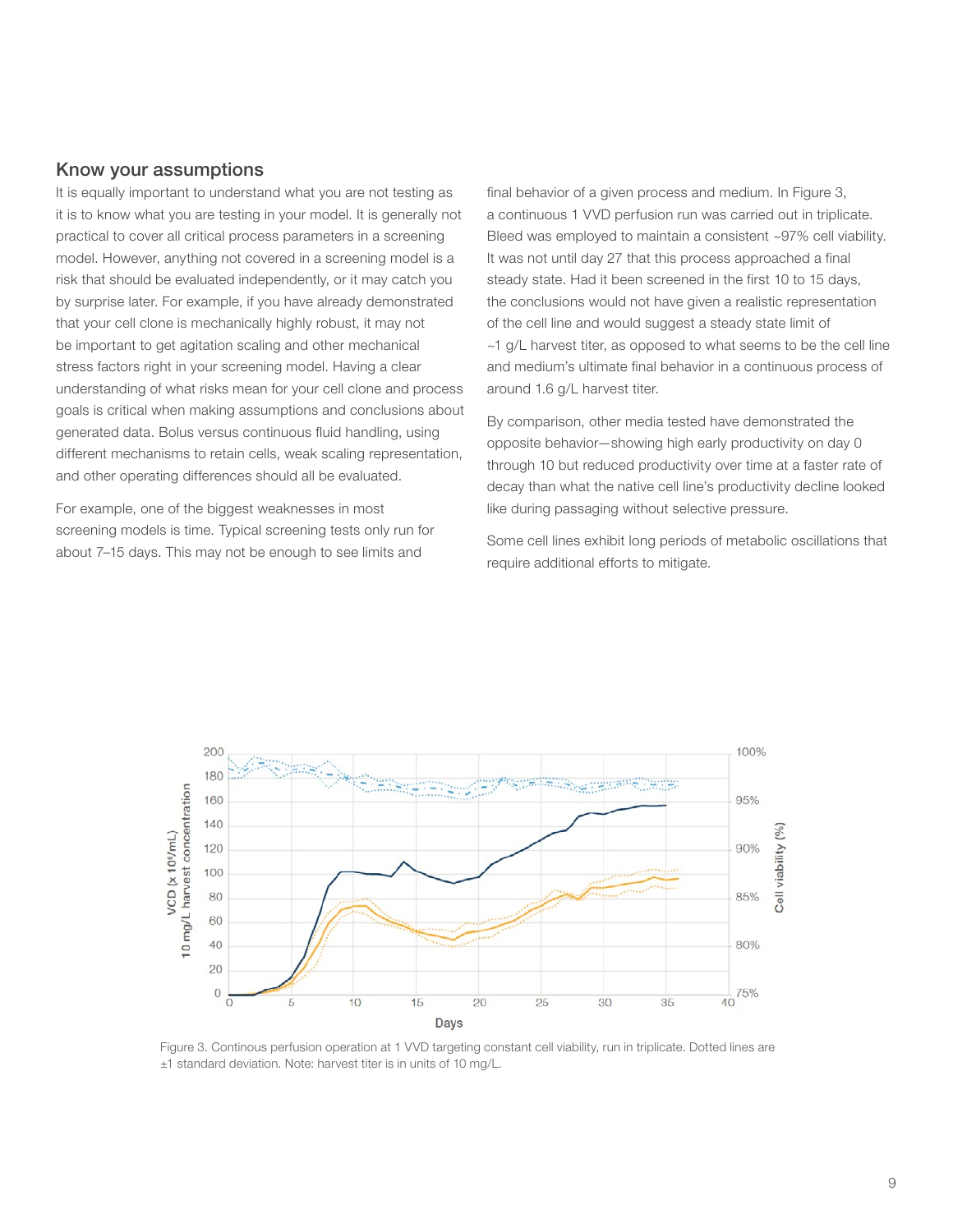On an even simpler level, operating perfusion screening for too short of a duration in some cases doesn't allow enough time for cells to start dying, leaving a misleading impression about what VCD can be sustained at a given target percent cell viability.

Ultimately, it is important to benchmark any screening process with an actual perfusion run to help understand which performance assumptions are reasonable and which risks are practical.

When evaluating a perfusion process and the medium to be used, keep the following key points in mind:

- Have a clear goal and design space determined for your screening so that you can build on top of your data and be confident in your comparisons
- Make sure your test model and equipment are robust enough to deliver the performance you are looking for within your design space and don't accidentally limit behaviors
- Understand your cell line's needs prior to developing a screening model, and make sure the formulation comparisons are complete before adapting the model
- Know and account for the limits in what your screening model doesn't address, and plan for validation runs to help ensure your assumptions are reasonable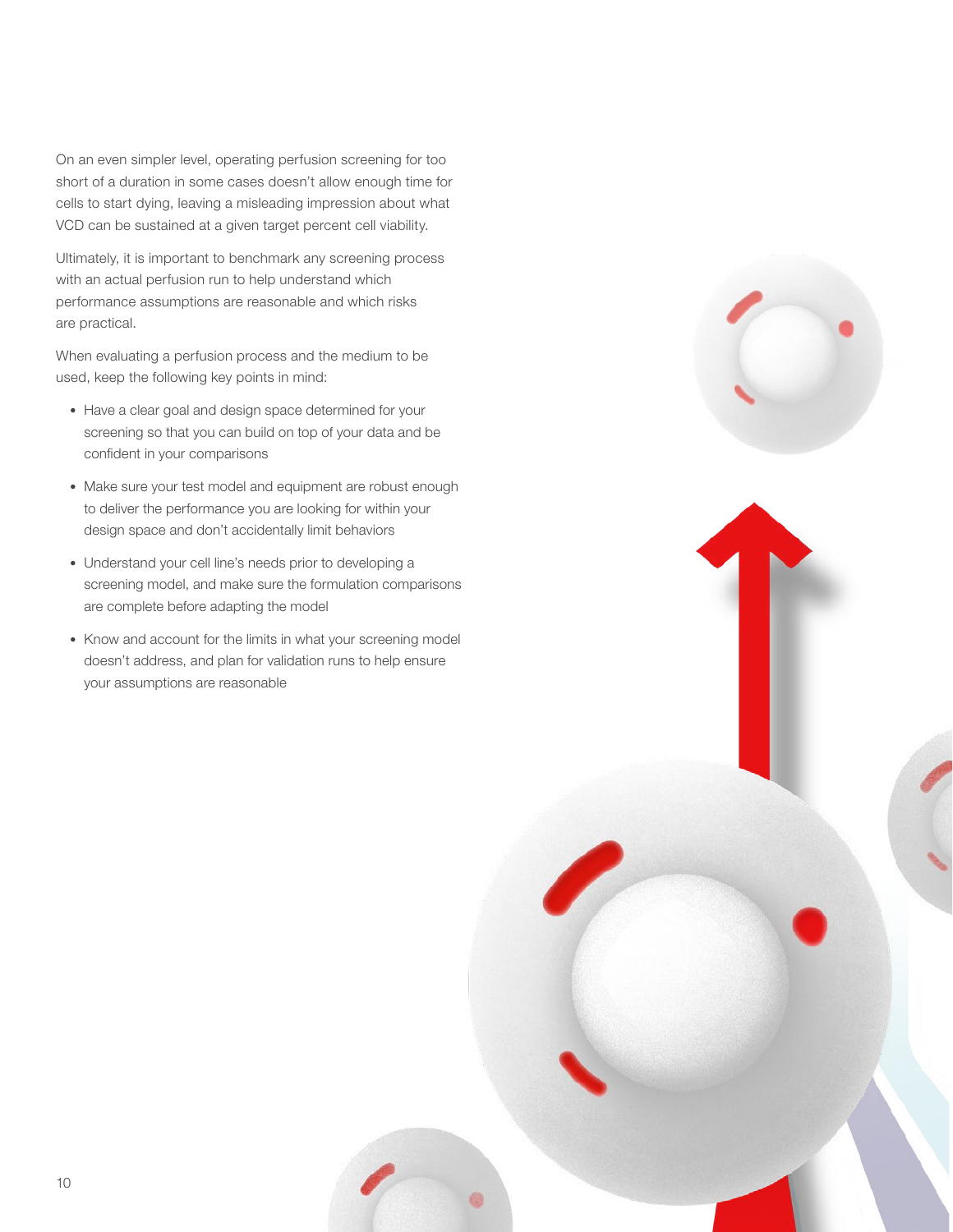## A rapid alternative to culture-based mycoplasma detection

#### **Introduction**

Mycoplasma contamination represents a serious and costly problem for biomedical facilities involved in development and manufacture of cell-derived pharmaceutical products. Undetected mycoplasma contamination in pharmaceutical products has serious consequences for patient safety and product quality. Testing guidelines to ensure mycoplasma-free, cell-based biotherapeutics are provided by multiple international guidelines and regulatory agencies (e.g., United States Pharmacopeia (USP), European Pharmacopoeia (EP), Japanese Pharmacopoeia (JP), Section 21 of the Code of Federal Regulations (CFR), International Conference on Harmonisation (ICH), and Food and Drug Administration (FDA)).

Traditionally, this testing involved the culture of viable mycoplasmas in broth, agar plates, and indicator cells. While this is an efficient method of detection, it is costly and timeconsuming (28 days), and requires specialized training to interpret the results. The amount of on-test time for these culture-based assays does not allow for timely decision-making during routine, in-process testing. Additionally, the emergence of single- or lowdose therapeutics with short shelf lives, such as gene and cell therapy, has made the 28-day culture test impractical and has driven the need for an accurate, sensitive, and rapid mycoplasma detection assay.

Chapters on mycoplasma testing in both the United States Pharmacopeia (USP<63>) and the European Pharmacopoeia (EP 2.6.7) allow for the use of properly validated nucleic acid amplification test (NAT) methods as an alternative to the 28-day culture-based test. Following validation, regulatory filing, and review, our customers have received regulatory acceptance to use the Applied Biosystems™ MycoSEQ™ Mycoplasma Detection Kit for lot-release testing applications across multiple therapeutic modalities (Table 2).

Here we describe the MycoSEQ assay, an accurate and sensitive real-time PCR mycoplasma detection assay that provides results in under 5 hours. Additionally, we present two case studies from users who have validated and received regulatory approval to use the assay for product lot release.

Table 2. Number of products, by therapy, using the MycoSEQ assay for rapid mycoplasma lot-release testing as of 2021.

| <b>Product category</b>      | Number of<br>approved products | <b>Number of products</b><br>in the process of<br>validation and approval | <b>Regulatory agency</b><br>for approval |
|------------------------------|--------------------------------|---------------------------------------------------------------------------|------------------------------------------|
| Cell/gene therapy            | 22                             | 19                                                                        | EMA/FDA/PMDA/local<br>agencies           |
| Tissue therapy               | 3                              |                                                                           | EMA/FDA/local agencies                   |
| Recombinant<br>protein       |                                |                                                                           | EMA/FDA                                  |
| Monoclonal<br>antibodies     | 5                              | 6                                                                         | EMA/FDA                                  |
| Vaccines                     | 3                              | 4                                                                         | MFDS/local agencies                      |
| Contract services/<br>others | 8                              | $\overline{2}$                                                            | Local agencies                           |
| Total                        | 42                             | 32                                                                        |                                          |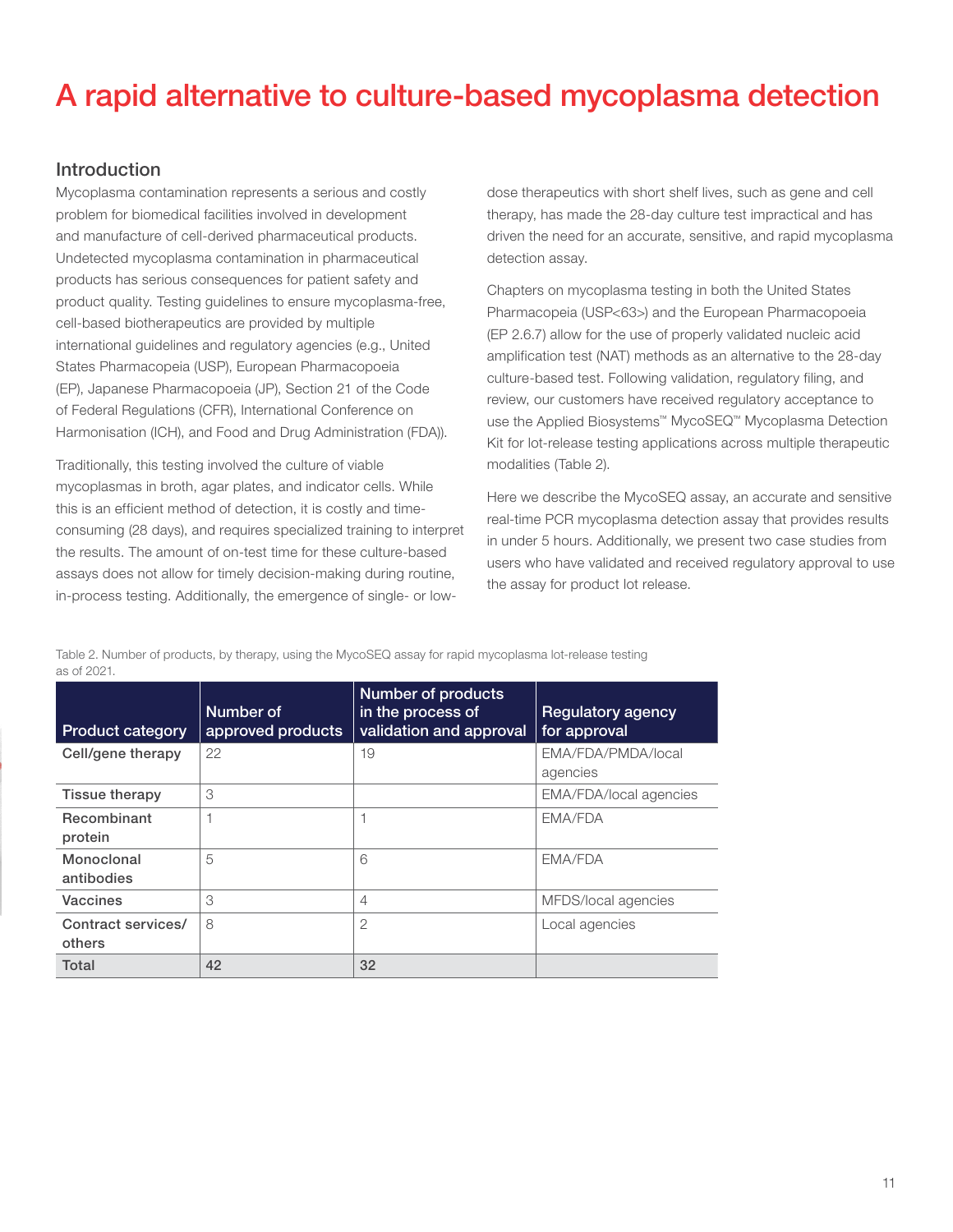#### The MycoSEQ assay

The MycoSEQ mycoplasma detection system combines sample preparation and a qPCR assay, including automation systems for sample preparation, the real-time PCR instrument, and a fully integrated software package with a module to help meet 21 CFR Part 11 compliance. The assay provides quantitative detection of more than 90 Mycoplasma species in under 5 hours with consistent and comprehensive detection down to 1 genome copy (Figure 4).

# ∆Rn 10 1 0.1  $0.01$  -0.02  $-0.02$  -0.02  $-0.02$  -0.02  $-0.02$  -0.02  $-0.02$  -0.02  $-0.02$  -0.02  $-0.02$  -0.02  $-0.02$  -0.02  $-0.02$  -0.02  $-0.02$  -0.02  $-0.02$  -0.02  $-0.02$  -0.02  $-0.02$  -0.02  $-0.02$  -0.02  $-0.02$  -0.02  $-0.02$  -0.0 10<sup>5</sup> 10<sup>4</sup> 10<sup>3</sup> 10<sup>2</sup> 10 *1* 0.01 -0.02

#### *-*<br>urified Mycoplasma arginini DNA: Melt analysis at 1 genome copy/rxn Analysis of a 10-fold dilution series Analysis of a 10-fold dilution Series Analysis of a 10-fold dilution Series of purified Mycoplasma arginini DNA: Melt analysis at 1 genome copy

Figure 4. Assay sensitivity down to 1 genome copy.

#### Reference

1. [A Rapid Alternative to Culture Based Mycoplasma Detection](https://assets.thermofisher.com/TFS-Assets/BPD/posters/rapid-alternative-culture-based-mycoplasma-detection-scientific-poster.pdf), Darren J. Bauer and Michael Sherriff, Thermo Fisher Scientific, 35 Wiggins Avenue, Bedford, MA 01730 USA



12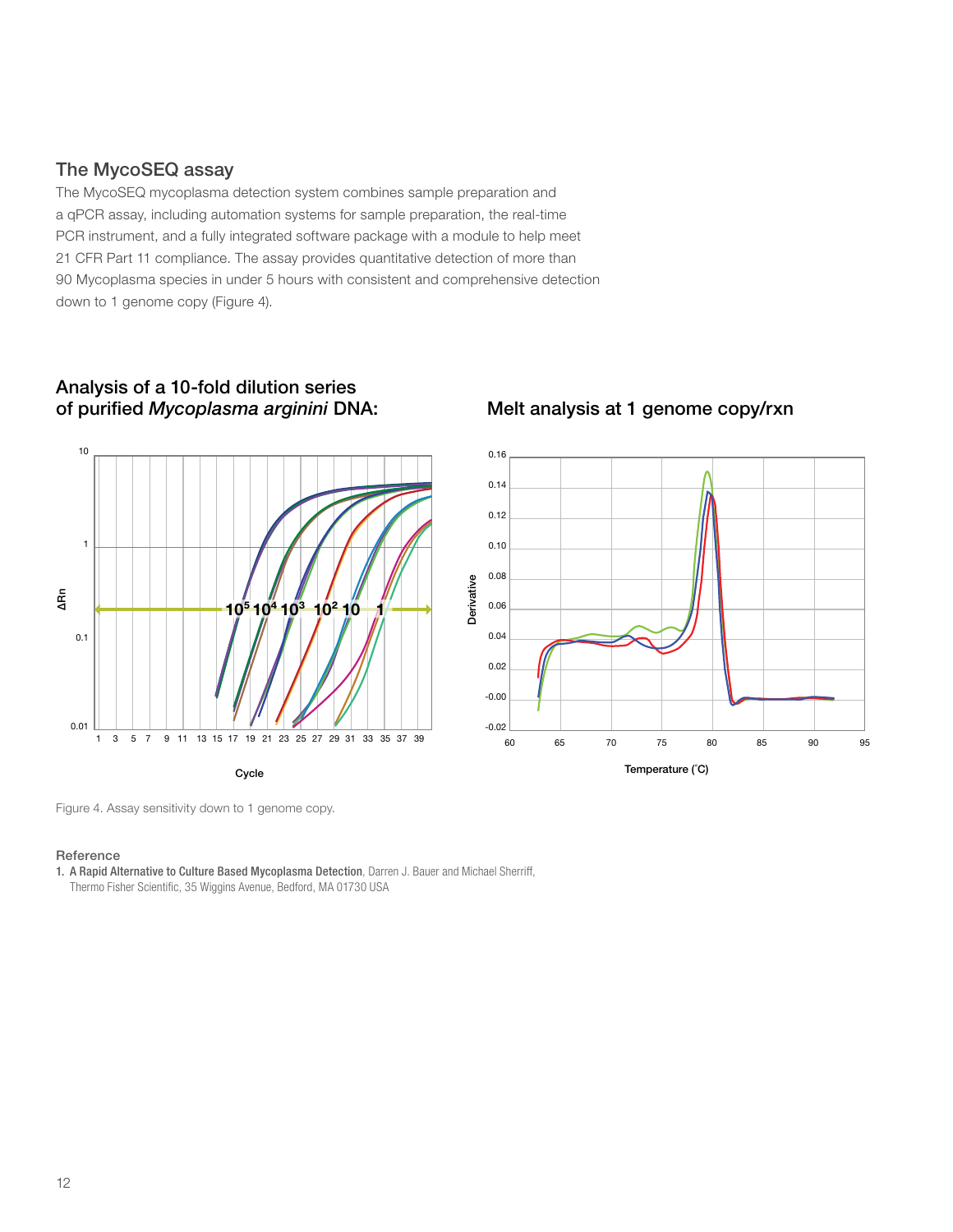### Mycoplasma lot-release testing for a cell therapy product

#### Background

- Vericel Corporation in Cambridge, Massachusetts produces an autologous cell therapy product with a high number of samples
- Regulatory expectations are that testing is required at various stages in the production process for advanced therapeutic medicinal products intended for human use

#### Scenario

- The product has a short shelf life with the expectation of same-day release; standard testing methods take at least 28 days to complete
- The main objective was to mitigate risks of mycoplasma contamination
- A risk-based approach to mitigate validation issues during implementation was adopted and is consistent with the objectives of ICH Guideline Q90

#### Derived value

- EMA approval was received for the cell therapy product in 2013 and FDA approval in 2016
- Mycoplasma test results are now available for sameday release of autologous cell products
- qPCR can be used to rapidly identify potential contamination, significantly reducing the risk to other processes in the facility

#### Key to success

Vericel discussed mycoplasma testing validation plans with the FDA before submitting the Biologics License Application (BLA), thus facilitating its use in the application. Table 3 summarizes the validation protocol and results. The validation study found the new method's specificity and limit of detection (LOD) to be equivalent to or better than the traditional culture method. The rapid PCR method detected mycoplasmas in samples spiked with 10 CFU/mL, which the culture method did not detect.

| <b>Parameter</b>       | <b>Sample</b>                      | Acceptance criteria                    | <b>Results</b>                                                                                                                                                                                                                                                                              |
|------------------------|------------------------------------|----------------------------------------|---------------------------------------------------------------------------------------------------------------------------------------------------------------------------------------------------------------------------------------------------------------------------------------------|
| <b>Specificity</b>     | Unspiked                           | No mycoplasma detected                 | 6/6 negative                                                                                                                                                                                                                                                                                |
|                        | Mycoplasma DNA                     | Detection in spiked samples            | 6/6 positive replicates for 6 species                                                                                                                                                                                                                                                       |
| <b>Detection limit</b> | Mycoplasma DNA                     | Detection in spiked samples            | 6/6 positive replicates for 6 species                                                                                                                                                                                                                                                       |
|                        | Mycoplasma <10 CFU/mL              | Detection in spiked samples            | 6/6 positive replicates for 6 species                                                                                                                                                                                                                                                       |
| Repeatability          | Unspiked                           | All replicates negative                | 24/24 negative                                                                                                                                                                                                                                                                              |
|                        | Mycoplasma DNA                     | All replicates negative                | 24/24 positive replicates for 6 species                                                                                                                                                                                                                                                     |
| Ruggedness             | Analyst to analyst                 | $\Delta$ (Average C.) < 3              | $\Delta$ (Average C.) < 2                                                                                                                                                                                                                                                                   |
|                        | Instrument to instrument           | $\Delta$ (Average C <sub>.</sub> ) < 2 | $\Delta$ (Average C <sub>.</sub> ) < 2                                                                                                                                                                                                                                                      |
|                        | Reagent lot to reagent lot         | $\Delta$ (Average C <sub>i</sub> ) < 3 | $\Delta$ (Average C.) < 2                                                                                                                                                                                                                                                                   |
|                        | Laboratory to laboratory           | $\Delta$ (Average C <sub>i</sub> ) < 4 | $\Delta$ (Average A. laidlawii C.) = 3.1<br>$\Delta$ (Average M. arginini C.) = 0.2<br>$\Delta$ (Average M. fermentans C.) = 1.2<br>$\Delta$ (Average M. hyorhinis C <sub>i</sub> ) = 3.4<br>$\Delta$ (Average M. orale C <sub>1</sub> ) = 1.4<br>$\Delta$ (Average M. pneumoniae C.) = 3.1 |
| Equivalence            | Mycoplasma orale 7 CFU/mL          | NAT positive $\ge$ PTC positive        | NAT 6/6 and PTC 0/6 positive                                                                                                                                                                                                                                                                |
|                        | MACI SUMMIT clinical trial samples | NAT results $=$ PTC positive           | NAT 78/78 and PTC 78/78 negative                                                                                                                                                                                                                                                            |

#### Table 3. Summary of validation protocol.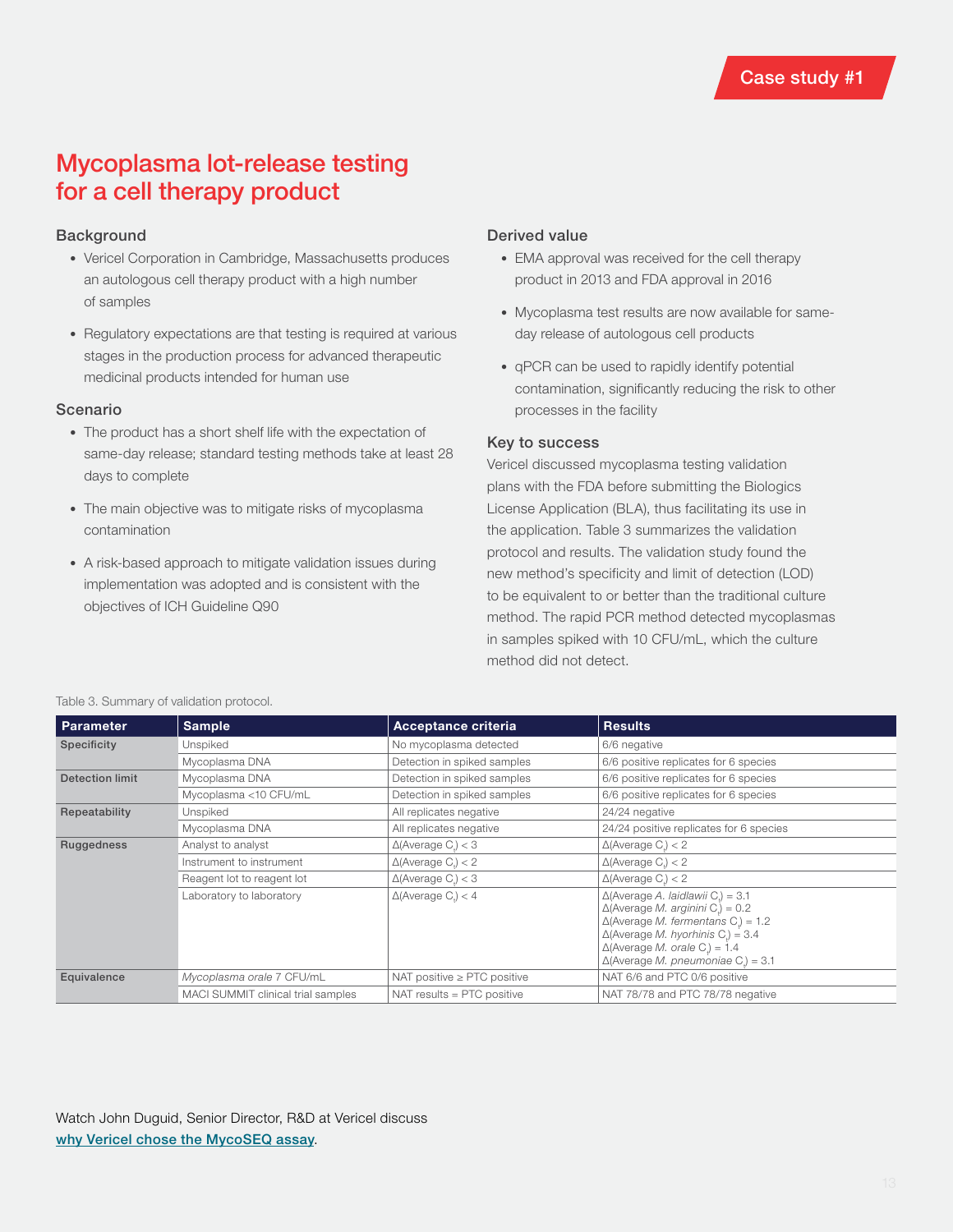### In-house alternative to outsourced culture-based testing

#### Background

- Octapharma AB in Stockholm, Sweden produces a human recombinant factor product in a perfusion process
- Current culture-based method was outsourced

#### Scenario

- A large number of samples made the outsourced testing cost-prohibitive
- The main objective was to find an in-house alternative to outsourcing
- Determined a commercially available assay provided a faster timeline to validation

#### Derived value

- qPCR can be used to rapidly identify potential contamination
- The MycoSEQ assay was implemented as a replacement for culture-based tests and mycoplasma testing is no longer outsourced
- After validation and filing, regulatory approvals are in process

#### Key to success

Due to the scope of the project, early communication with all relevant departments was critical to success. Full implementation took about four years from the point of investigating the PCR method as an alternative to the traditional method, to regulatory submission (Figure 5). Thermo Fisher Scientific technical support and assistance throughout all phases of the project was critical.



\*\* Scheduled production breaks

Figure 5. Project phase timeline.

For more details, read the white paper titled ["Making the Switch to In-House Mycoplasma Testing"](https://www.americanpharmaceuticalreview.com/573528-White-paper-Making-Switch-InHouse-Mycoplasma-Testing/).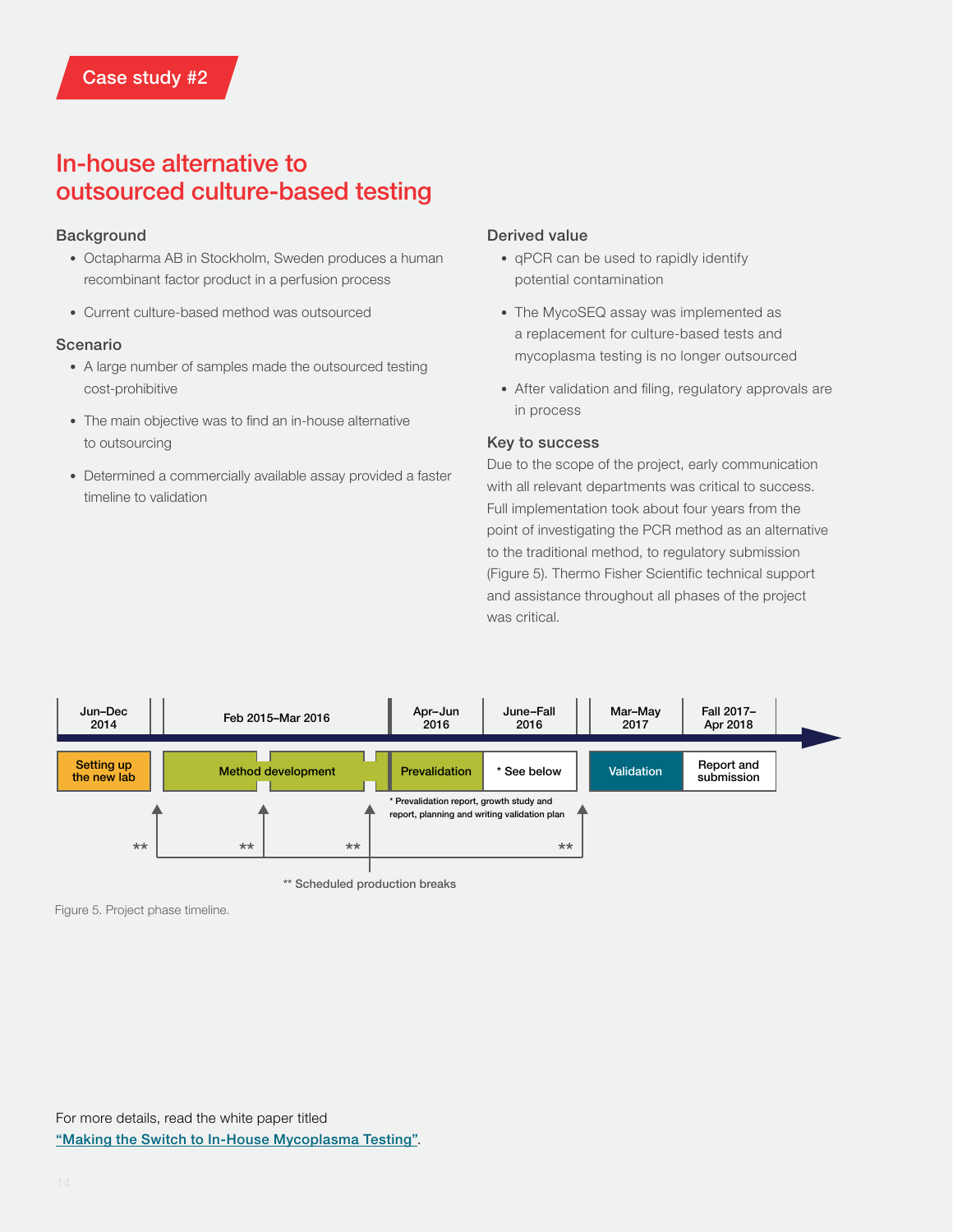## Process intensification: getting more from less

#### Intensifying or simplifying your bioprocess may mean more product, shorter manufacturing times, or lower costs—understanding what matters most is key to making the right decisions.

It's no secret that the biopharmaceutical industry is under intense pressure to reduce costs—especially in manufacturing—and getting more output from a given process is a clear win. Process intensification does just that. The goal is to take an existing process and optimize it to increase output: more product in a shorter time, with fewer steps, and from a smaller working footprint. Process simplification, on the other hand, focuses on streamlining activities to increase efficiencies.

Which option is best: intensification or simplification? It ultimately depends on the type of molecule you're making, the current manufacturing challenges and bottlenecks you're facing, and the stage of development your product is in. Process changes can occur at any stage during development, even post-launch, and the better characterized your existing process and product are, the easier it will be to evaluate the impact to the critical quality attributes of your product and implement changes.

#### Evaluating impact

During early-stage development, there's usually pressure to quickly identify a first-generation process and get the molecule into the clinic as quickly as possible. After this point, there is typically time to consider where opportunities for process intensification and simplification exist. These pre-launch changes are driven by commercial requirements—can I effectively and efficiently manufacture enough material to meet patient demand? And manufacturing needs—is this process robust enough to run consistently for the lifetime of the product?

During late-stage development, there may be pressure to minimize changes and focus on finalizing the commercial process to prepare for launch. But while late-stage and post-launch process changes can be more difficult to implement, they should still be considered when there are opportunities to reduce risk of manufacturing failures, increase throughput, and improve the consistency of the product and process.

Regardless of where you are in the life cycle of your molecule, there will be no shortage of potential opportunities for improvement. The key is determining which ones to pursue.

#### Should I streamline?

To streamline a process is to reduce unnecessary steps or operations. Focusing on these areas of improvement could reduce processing time and the risk of manufacturing and contamination failures. One common area that can usually be streamlined is cell expansion. It may be possible to reduce the number of expansion steps in the process, or reduce the amount of aseptic manipulations required during cell expansion. Another area to consider would be release testing. With current advancements in analytics, it is possible to replace cell-based assays, which take weeks, with significantly shorter assays.

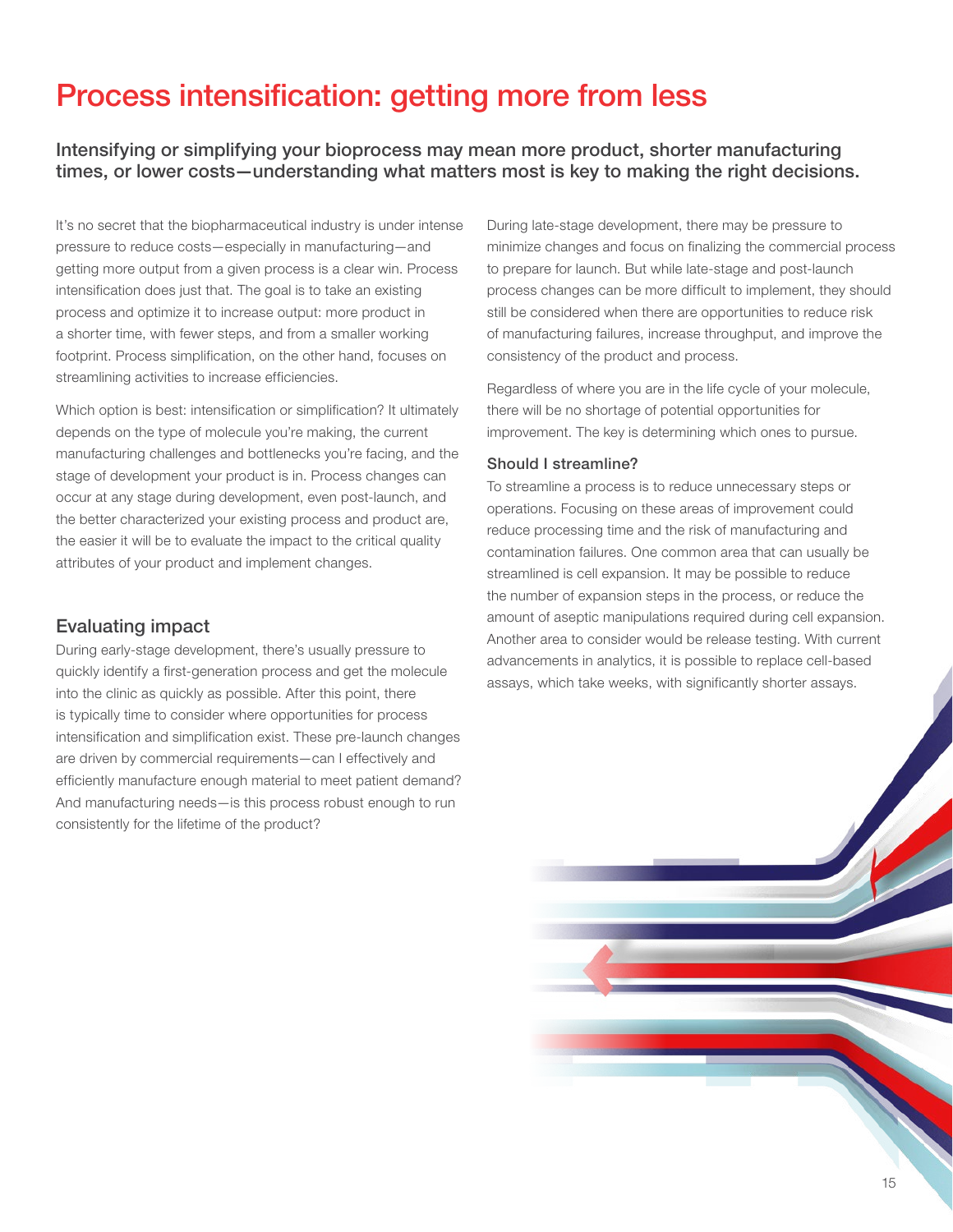#### How do I intensify?

Process intensification helps enable you to get more out of your process. For an upstream process, you could consider transitioning from fed-batch to perfusion, or implementing a hybrid, high cell density process enabling you to increase the amount of protein produced without increasing batch size or processing time. For a downstream process, you could optimize chromatography resins to improve cycle times and increase yields. All of these changes should result in an increase in material throughput.

#### Could this be simplified?

Identifying tasks that are labor- or time-intensive and simplifying those operations enables you to focus resources on more critical activities. Some areas to consider are media and buffer preparation, as well as material handling and transfer. There are likely opportunities to outsource or automate these tasks.

#### Improving manufacturability

Overall manufacturability is a key consideration to whether or not a product will be commercialized. Process simplification or intensification could greatly improve the manufacturability of the molecule through improved robustness, increased throughout, reduced supply concerns, or reduced cost of goods. These activities have the potential to make a bad process good or a good process great.

Process intensification is used to get more out of the process, whether it's by producing more product upstream, or retaining more product downstream. Intensifying the process requires changes in manufacturing—different media or resins, new operating ranges, or even replacing specific unit ops, and therefore has the potential to have the greatest impact on the molecule. For this reason, these activities are typically done during early-phase development. They can still be pursued during late-stage development or even post-launch, but you would first need to demonstrate no adverse effect on the identity, quality, purity, and potency of the biological product.

"We are exploring opportunities to use more efficient purification technologies to reduce the number of purification operations required to generate purified drug substance. Our ability to simplify processes improves likelihood for successful validation, reduced scope of process development and characterization, reduced number of manufacturing deviations and failed manufacturing campaigns, and improved yield."

## —Andrew Keefe,

Principal Development Engineer at Shire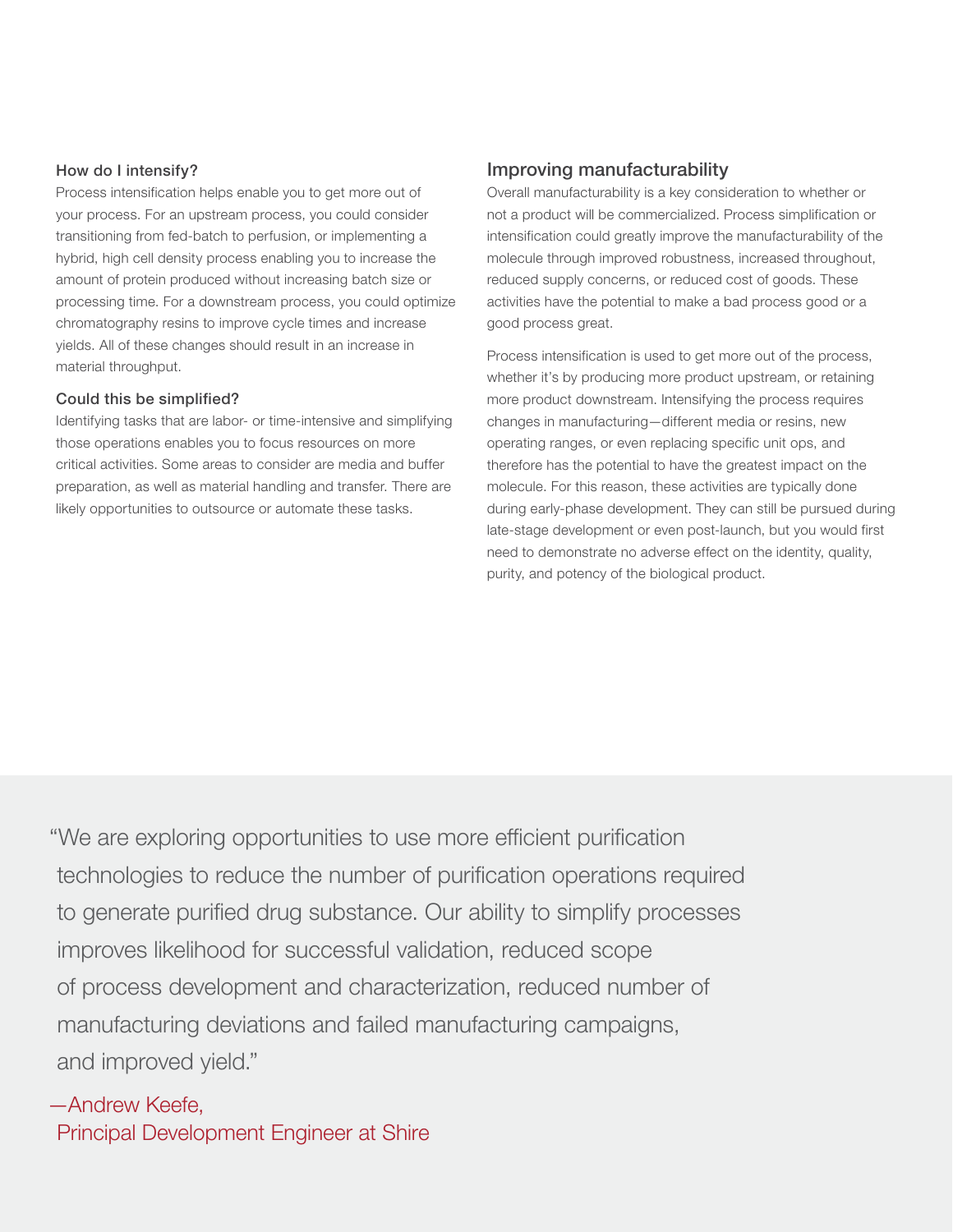One area where process intensification may be critical is in the rare disease space. The majority of biological products in development for the treatment of rare diseases are not the more common monoclonal antibodies, but rather are enzymes, fusion proteins, and cell therapies. These products are typically more challenging, and therefore more costly, to manufacture, which makes process intensification crucial to successfully bringing these products to market.

Process simplification can also have significant positive impacts on manufacturability; most simplifying operations are likely to have no impact on the molecule, and are therefore routinely implemented even post-launch.

Analytical testing is an area where simplification can improve the release of biological products. For all sterile products, sterility testing is required for release and may be the longest test to complete. This is a challenge for all of those molecules, but for cell therapy products it is even more of a concern. Monoclonal antibodies, for example, are targeted to specific diseases and, once purified, are typically stable for multiple years. Cell therapies, on the other hand, are live cells and may be patient-specific. Therefore, it is imperative that the material gets to the patient without delay, and identifying viable solutions to streamline analytical testing is crucial to getting those products to the patients that need them most.

Simplifying or intensifying a process may make the difference in whether or not a company can manufacture or even launch a successful biologic. Choosing what and when to intensify can be difficult. With any change, the benefits must always be carefully weighed against the potential risks. But understanding your rationale for change, conducting thorough reviews of the impact to the product and process, and leveraging the expertise of a trusted partner, can lead to tremendous success and result in more product at better costs by transitioning your bioprocess from good to great. Remember, in all situations, the patients' best interest should be top of mind when you are evaluating product and/or quality risks.

"Microbial testing is required at different points throughout a manufacturing process, but standard methods take too long to be useful for cell therapy products. USP mycoplasma testing takes 28 days; Vericel's method has reduced that to about six hours [with the] MycoSEQ mycoplasma detection assay."

### —John Duguid, PhD, Senior Director of R&D at Vericel

© Originally published in The Medicine Maker, <https://themedicinemaker.com/manufacture/process-intensification-getting-more-from-less>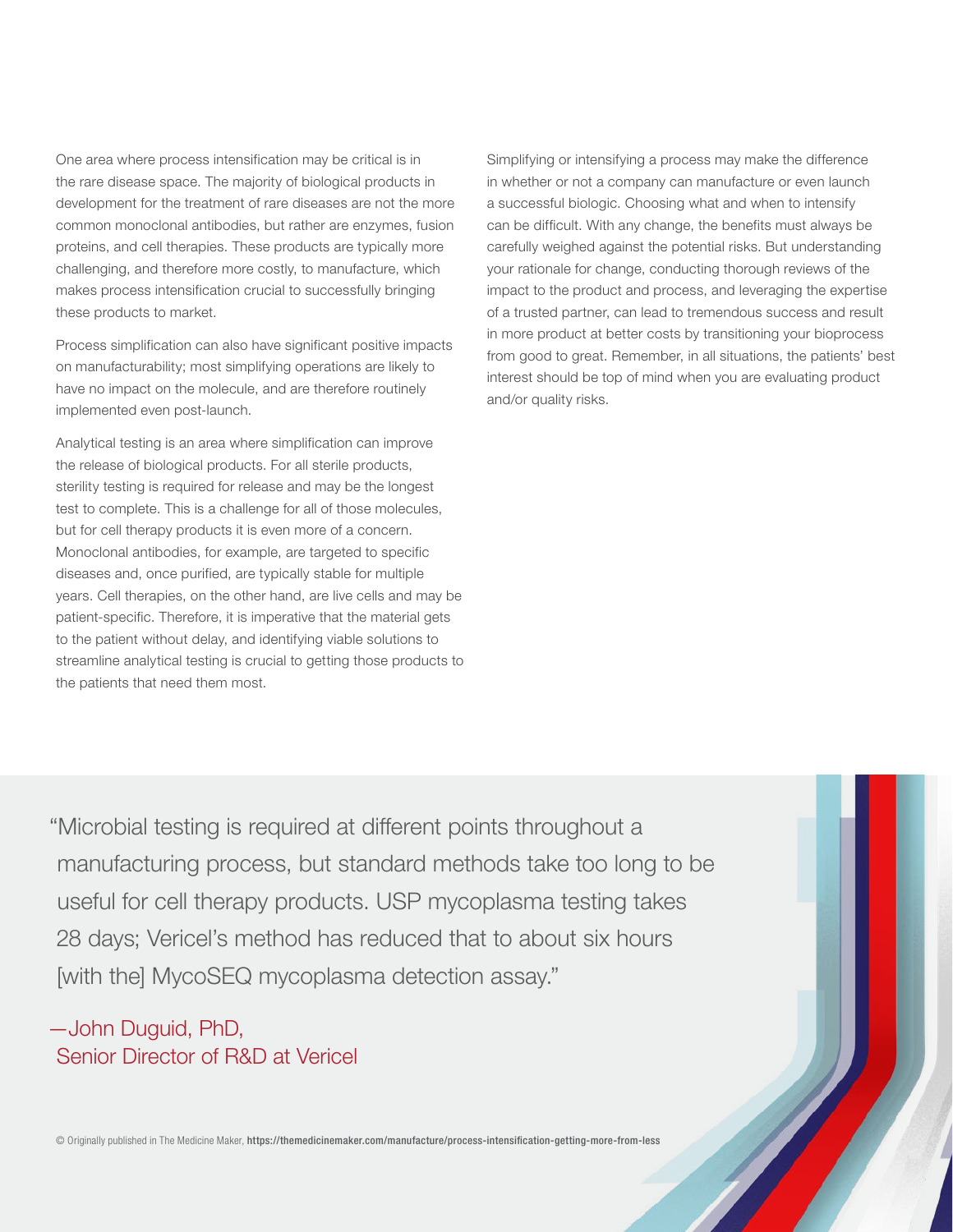### Using improved communication to overcome data management challenges in the laboratory and beyond



The process of bringing a new drug to market requires a multidisciplinary approach. It involves a wide range of expertise in science, engineering, analytics, quality, supply chain logistics, and clinical implementation across the entire product life cycle. All stakeholders work together to ensure that a potential new drug is effective and can be produced in an efficient manner, delivering a high-quality and consistent product that meets clinical quality and commercial demands.

Decisions made early in development, and even in discovery, can send the molecules down very different paths, which will challenge your team in multiple ways. Planning early for manufacturability reduces surprises, such as challenges with reproducibility and scale-up, as the molecule goes through the chemistry, manufacturing, and control (CMC) journey and, upon approval, to the patient. Drug development is rewarding, but the number of approvals each year is minimal compared to how many molecules are in development pipelines.

Many critical decisions are made in process development that can minimize obstacles as a drug is transferred and produced in manufacturing. Scaling challenges, timelines, and regulation pitfalls can be diminished when these teams are aligned with each other's capabilities. Resources, such as capital equipment, can also be conserved. There will always be challenges, but through communication, data, new technologies, and problem solving, next-generation medications can be delivered safely and in an efficient manner.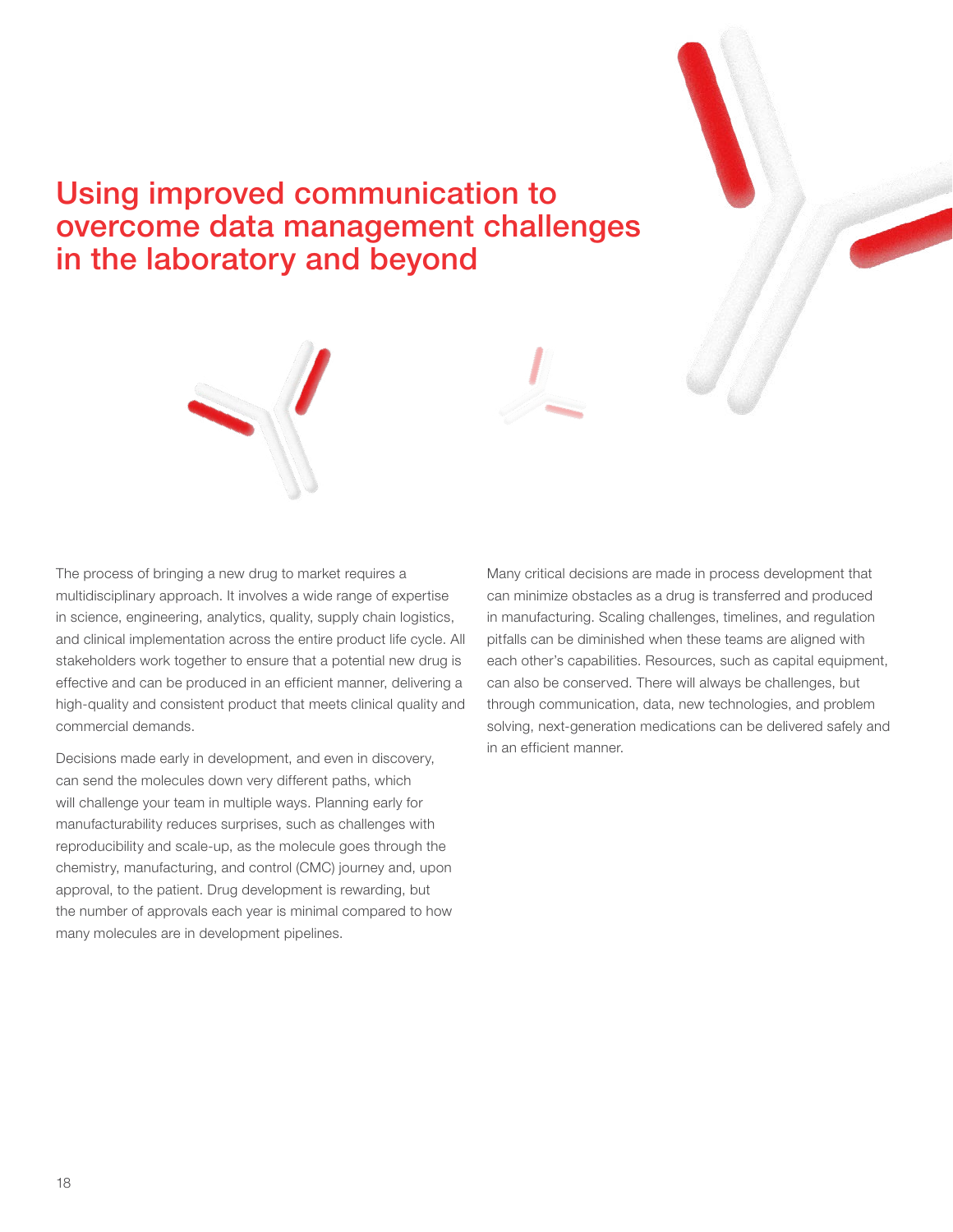#### The value of process data and communication

Our drug development and manufacturing colleagues are familiar with the fallout when things happen unexpectedly, and while not all of it is within their control, it is nonetheless frustrating. Those responsible for designing and executing effective experiments and then analyzing them know they are an important piece of the journey.

Without the ability to produce material for testing in the quantity necessary to meet patient needs, though, they cannot produce a life-saving (or life-improving) treatment.

Pharmacological and biological development is an iterative process, and often the scientists do not realize there is a challenge until an issue occurs later in the process. Therefore, even in the most thoughtout processes, unforeseen challenges occur, with the root cause generally being a lack of communication between groups. Below is an example where communication between groups and a systems thinking approach would have prevented timeline delays and process rework.

#### Scenario

The upstream bioreactor group increased monoclonal antibody (mAb) titer by 300 percent. However, the downstream purification group reported the following challenges in purification:

- Extended processing time
- Elevated host cell protein levels
- Issues in filtering material due to the higher-than-expected cell density
- Ultrafiltration issues due to antifoam

#### **Result**

The purification team spent significant resources to solve the challenges with the new high-concentration process, and the required changes needed were extensive and costly.

Ultimately, the upstream group modified the process and accepted a lower concentration of mAb in upstream in order to increase the overall yield later in downstream.

#### How could this have been prevented?

The upstream and downstream teams should have discussed the development process together to better understand how the increased titer might impact purification. With advance notice of the process and also a thorough joint data review, including online digital profiles, both teams could have mitigated the impact.

Knowledge and data acquisition begins in the discovery phase and ends once the product life cycle is completed. Data gathering, and how that data is translated across the workflow, plays a critical role, as a tremendous amount of information (quantitative and qualitative) is collected during drug development, and there are many factors to explore and consider as scale changes. It is important to minimize and control issues during those changes while facilitating communication as much as possible.

Using the CMC pathway as a guide is a useful tool in seeing how multifaceted the process is for bringing a drug to market and how connected the teams are that deliver each portion of the journey. Process characterization is a great example of when scales, timing, and data from multiple teams are coordinated to further de-risk a process for Phase 3 and commercial manufacturing. While risk assessments should be conducted throughout development, they are critical―as well as a regulatory requirement―and a prerequisite to process characterization.

Technology transfer is another challenging step in the development and commercialization process. Having fluid communication and detailed documentation between R&D, manufacturing science, and operations during tech transfers can decrease miscommunication, thereby increasing the likelihood of success.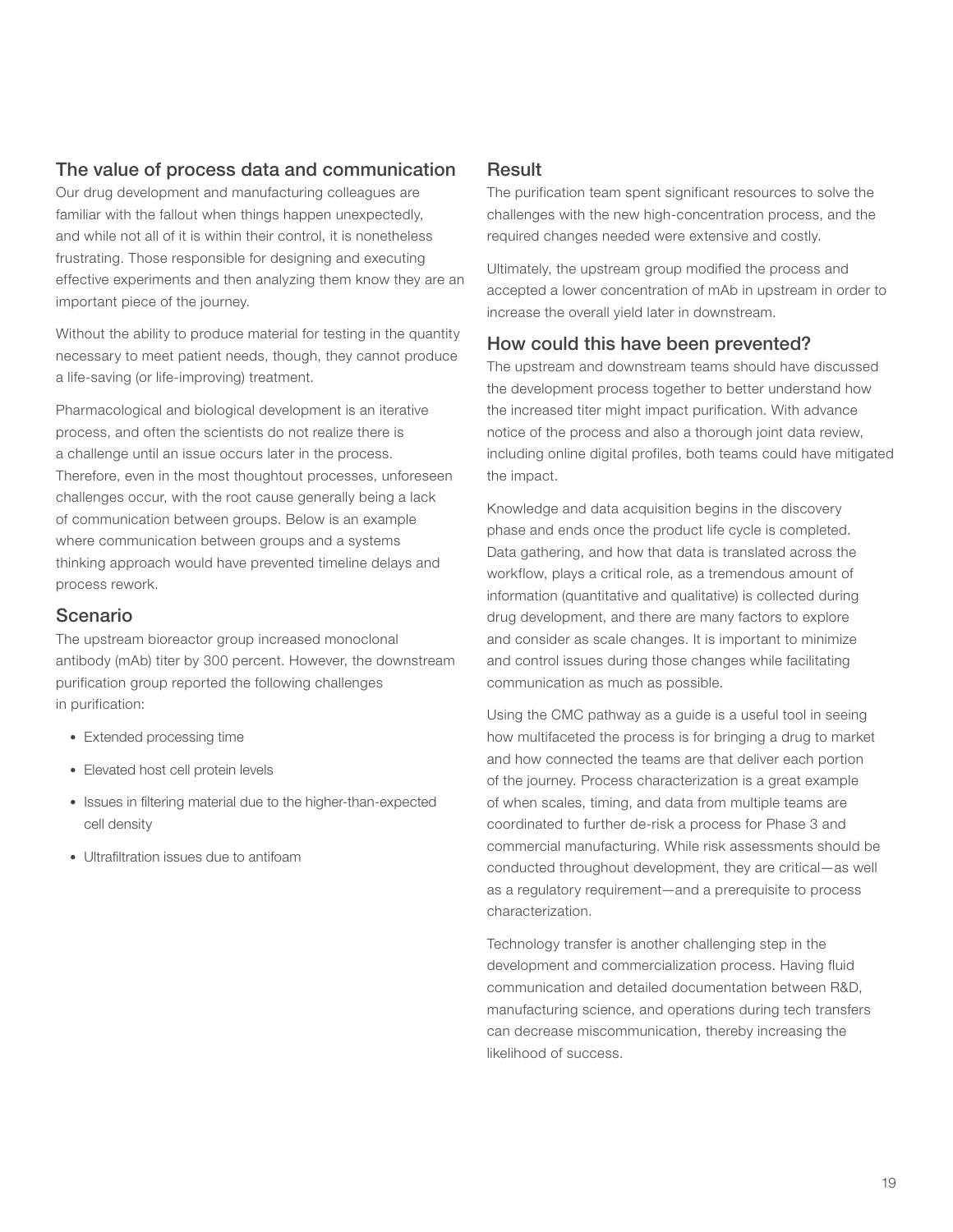Below is an example of where a technology transfer took place, but issues occurred when the bioreactor profiles were different.

#### Scenario

R&D transferred a mAb process to a contract manufacturing organization (CMO) using a CO<sub>2</sub> overlay. However, the CMO does not typically use a CO₂ overlay, nor do they have the capability to do so.

#### **Result**

Manufacturing executed the batch using the information sent by the tech transfer team.

There were no issues with equipment during batch execution, but the growth profiles were slightly different, leading to questions about whether this was due to typical variability and/or differences in scale.

Upon further investigation, it was identified that the gassing profiles were slightly skewed.

#### How could this have been prevented?

Several factors could have helped prevent this issue:

- Data and profiles should have been shared between R&D and manufacturing (having a common reporting platform would have expedited this)
- Walk-through of the process with R&D and manufacturing
- Risk assessment
- Implementation of platform standard operating procedures